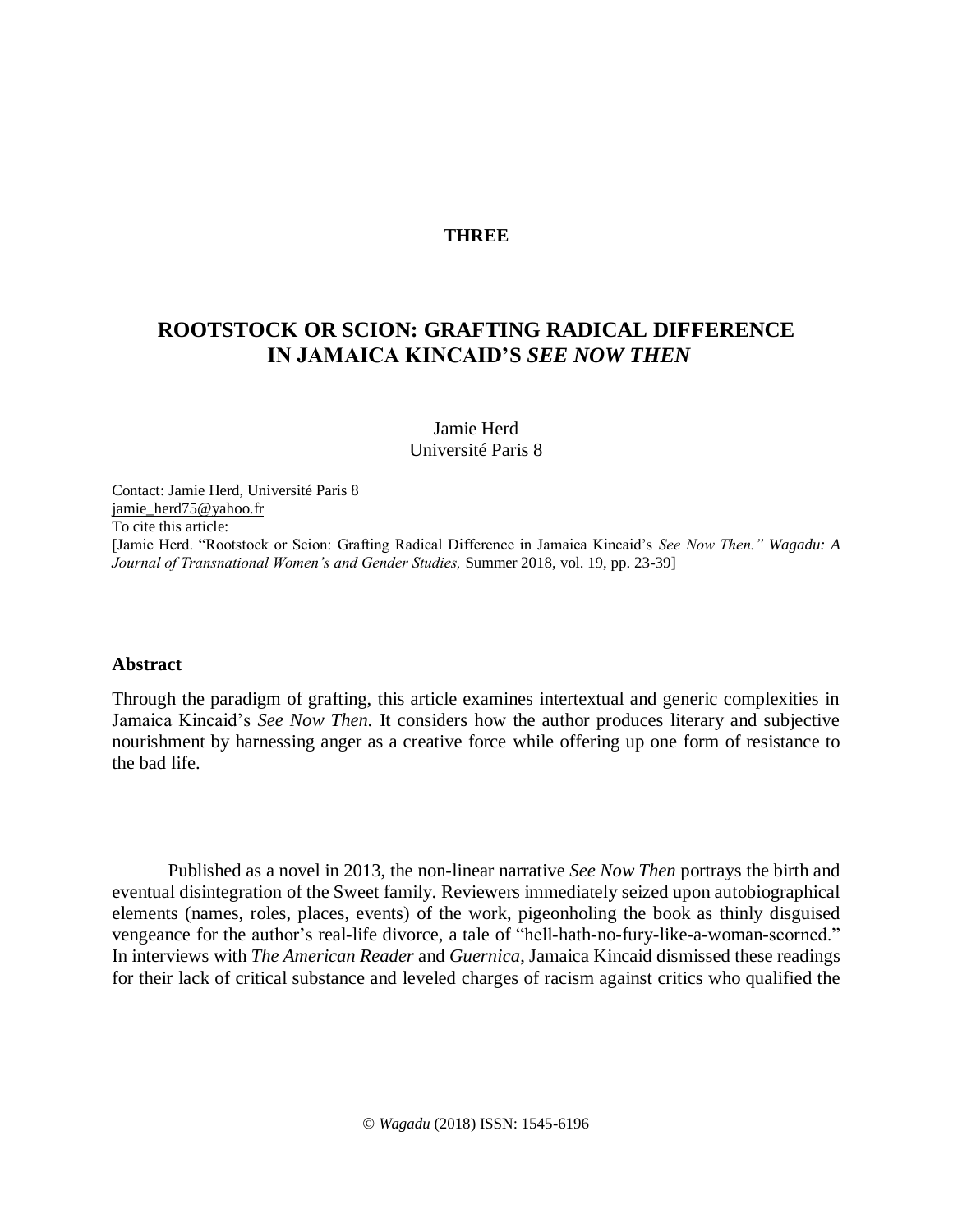novel (and, indeed, the body of her work) primarily as "angry" (see Alleyne, 2013 and Loh, n.d.). "People only say I'm angry because I'm black and I'm a woman," Kincaid told *The American Reader* (Loh, n.d., para. 14)*,* questioning why white authors escape the labels "angry" and "autobiographical." At the risk of contradicting the novelist, I would argue that the reviewers were correct to pick up on anger in *See Now Then* (and other works), for each of the family members harbors anger towards the others. These initial readers nonetheless failed to do justice to the author's aesthetic and ethical use of anger, intentionally sidestepping critical engagement with a longstanding tradition of women's (auto)fiction. I'll argue here that, like Kincaid's previous works, *See Now Then* harnesses and redirects anger as a creative force by using complex intertextual and generic grafting to demand truths be told *and* heard.

## **Grafting in the Novel Garden**

For Kincaid, writing and gardening are interconnected. "Even when I'm not writing, *I'm writing*—often while I'm weeding my *garden,*" she confided in a 1990 interview with *Harper's Bazaar* (as cited in Bouson, 2005, p. 190). Seven years later, recounting her brother's dying and death, she equated writing with personal survival in *My Brother* (Kincaid, 1997, pp. 195-196). In keeping with this dual vision of writing as gardening and writing as survival, I would like to associate reading and gardening through the paradigm of grafting. In the garden, the scions of prized fruit varieties are selected and adapted for fruit propagation, combining the need for sustenance with the will for pleasure. Viewed in this way, Kincaid's writing emerges as a form of both subjective and literary nourishment in which literary grafting is used to propagate fruits on which to survive, but also on which to thrive. The secret to thriving lies in the diversity of fruits produced as well as in the capacity of the garden or the novel to sustain health. I'll use R. J. Garner's *The Grafter's Handbook*, an authoritative reference on plant grafting for gardeners and agriculturalists since 1947,<sup>1</sup> to guide my thinking on how diversity is achieved in *See Now Then* and to comment upon some of the novel's generic and intertextual complexities and their meanings.

In a short glossary, *The Grafter's Handbook* defines the verb *graft* as follows: "to prepare and place together plant parts so that they may grow together" (Garner, 2013, p. 24). Yet the seeming simplicity of this definition is undermined from the first chapter of the manual, "Grafting in Nature and Antiquity," which explains that certain plants growing in close proximity may join together "naturally," i.e. without assistance from human hands. Affirming that grafting with detached scions can be traced back to the earliest gardens of Mesopotamia, the author is left to speculate that early grafters learned their craft from plants themselves: "It seems reasonable to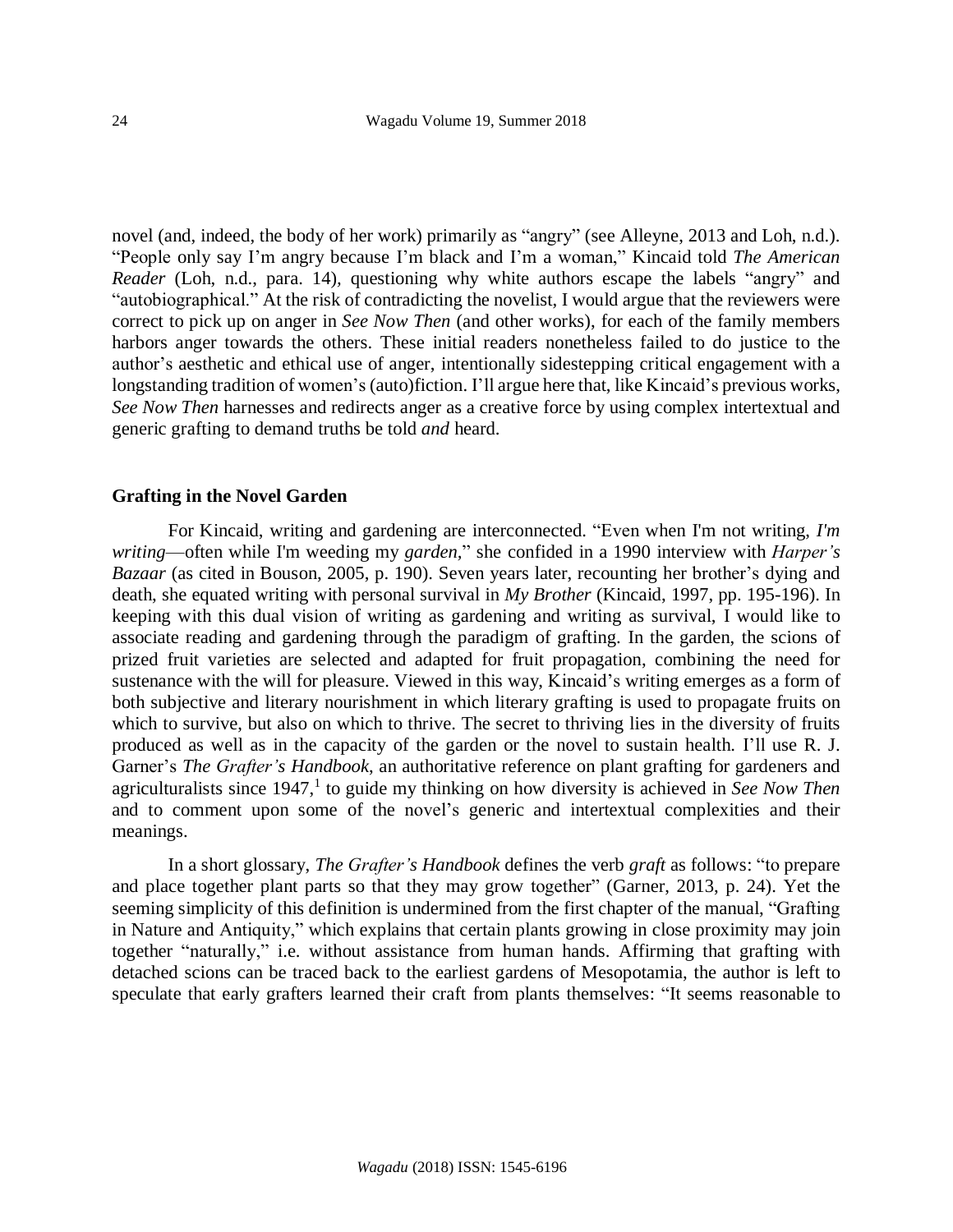suppose that artificial grafting followed upon observation of natural grafting . . . " (Garner, 2013, p. 36). Grafting is then an in-between craft (neither "natural" nor "artificial," between occurrence and practice) for liminal, productive spaces, such as novels<sup>2</sup> and gardens.

Gerard Genette (1997) affirms this in *Palimpsests* when he writes: "Hypertextuality refers to any relationship uniting a text B (which I shall call *hypertext*) to an earlier text A (I shall, of course, call it the *hypotext*), upon which it is grafted in a manner that is not that of commentary" (p. 5). Like a scion grafted onto rootstock, the hypertext must bear its own fruit in the new, liminal space of the text. I'd now like to consider Genette's definition alongside a passage from *The Grafter's Handbook* explaining the reasons for grafting:

Plants may be grafted in a multitude of ways and for many different reasons. The art may be exercised merely as a pastime, but grafting is usually employed to gain one or more of the following objectives:

- 1. To propagate, or to assist in propagating, plant varieties not otherwise conveniently propagated.
- 2. To substitute one part of a plant for another.
- 3. To join plants each selected for special properties, e.g. disease resistance or adaptability to special conditions of soil or climate.
- 4. To repair damage, to overcome stock/scion incompatibility, and to invigorate weakly plants.
- 5. To enable one root system to support more than a single variety or one branch system to derive from more than one root system.
- 6. To elucidate problems of structure, growth, and disease. (Garner, 2013, p. 28)

Through intertextual and intergeneric grafting, *See Now Then* achieves similar aims. Inspired by Kincaid and Genette, I've reworked the excerpt from the manual for literary purposes (in bold) to make this clear:

**Texts** may be **g/crafted** in a multitude of ways and for many different reasons. The art may be exercised merely as a pastime, but **textual g/crafting** is usually employed to gain one or more of the following objectives:

- 1. To propagate, or to assist in propagating, **textual** varieties not otherwise conveniently propagated.
- 2. To substitute one part of a **text** for another.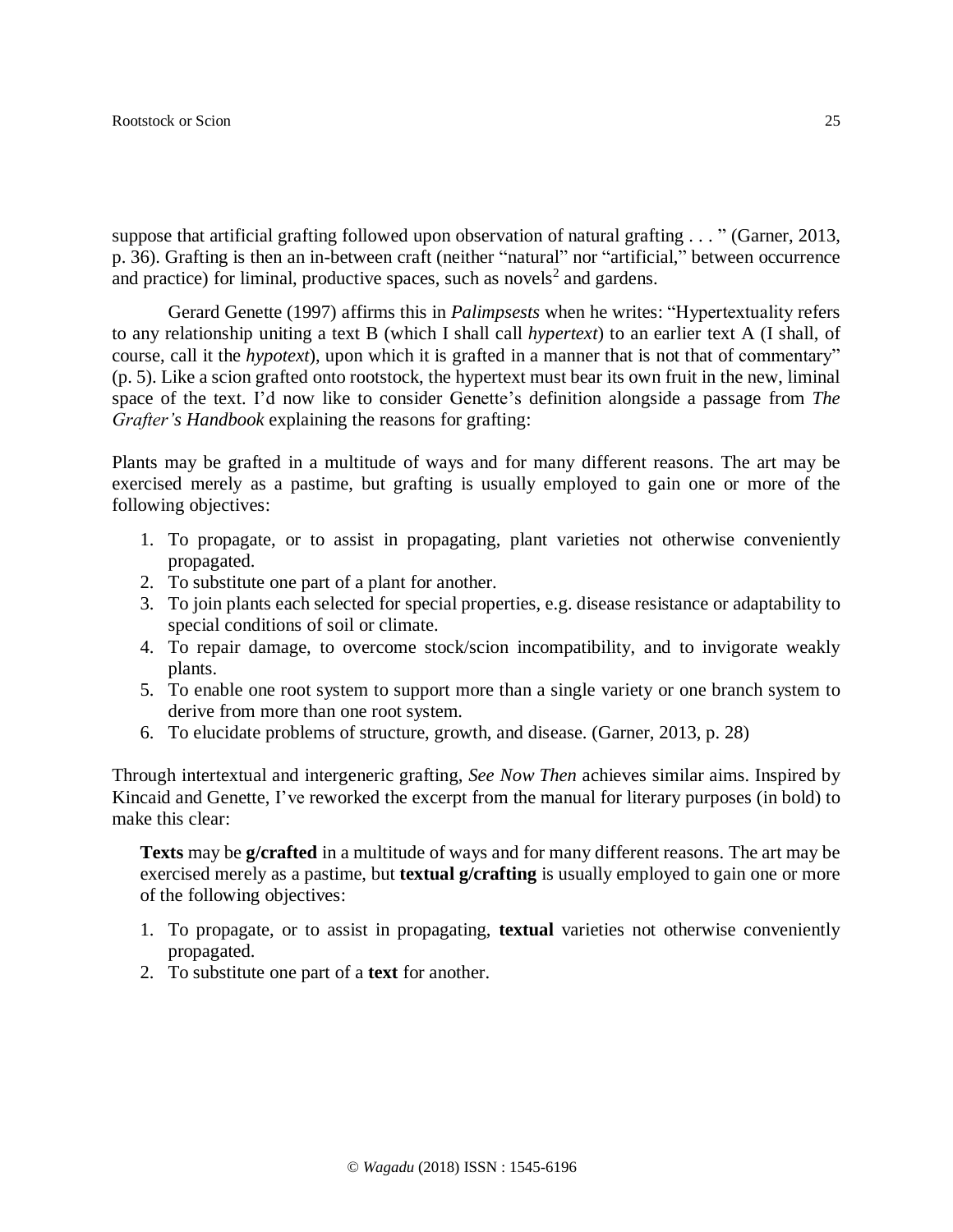- 3. To join **texts** each selected for special properties, e.g. disease resistance or adaptability to special conditions of **cultural** soil or climate.
- 4. To repair damage, to overcome **hypotext/hypertext** incompatibility, and to invigorate weakly **texts**.
- 5. To enable one **cultural root** system to support more than a single **textual** variety or one **cultural** branch system to derive from more than one **cultural** root system.
- 6. To elucidate problems of structure, growth, and disease.

As with Genette's classifications of transtextual relationships, these reasons to graft overlap and intersect.

# **Propagating Multiple Shoots**

The parallel between botanical and literary grafting is apparent early in the novel, with Jamaica Sweet—writer, dutiful wife and mother—portrayed lying in the Shirley Jackson house, surrounded by seed catalogues, the *Iliad* and *The Library of Greek Mythology*. She is both bereaved by the death of the much-loved handyman, Homer, and beleaguered by conflicts between her son Heracles and his father, Mr. Sweet, a composer who disdains taking his son bowling in the city of Troy. While the athletic and hyperactive Heracles spends a great deal of time in the garden playing with plastic Myrmidons from McDonalds, his sister Persephone is often stolen away by her father for music lessons, much to the distress of Mrs. Sweet, a modern-day Demeter, who mopes about daughterless in her garden. But the life Mrs. Sweet leads is not one of conflict and grieving alone. There is also time to socialize and laugh with neighbors like Cadmus and Harmony Arctic. These references to Greek mythology and literature illustrate how Kincaid simultaneously calls on and calls into question the Western literary canon, using ancient texts as rootstock for the novel. But in *See Now Then,* she topworks the familiar old tree, that is to say, she shears off its branches and grafts the remaining structure with multiple scions.

The seed catalogues mentioned earlier make up just one group of the many textual scions embedded into the novel's rootstock. Jamaica Sweet's bedtime readings to her children splice in numerous English-language children's classics, including titles like *Goodnight Moon* (1947) and *The Runaway Bunny* (1942) by Margaret Wise Brown and *Where the Wild Things Are* (1963) by Maurice Sendak. It is, of course, worth noting that the wild things are not so much wild as cultivated within the liminal garden-novel space. Of particular interest are the rabbits, described in the novel as "rodent[s] much loved by children and hated by anyone with an unfenced vegetable garden" (Kincaid, 2013, p. 134). In this passage as in others, Beatrix Potter's Peter Rabbit scampers through the diegetic space (I shall return to Potter later in this article), crisscrossing the paths of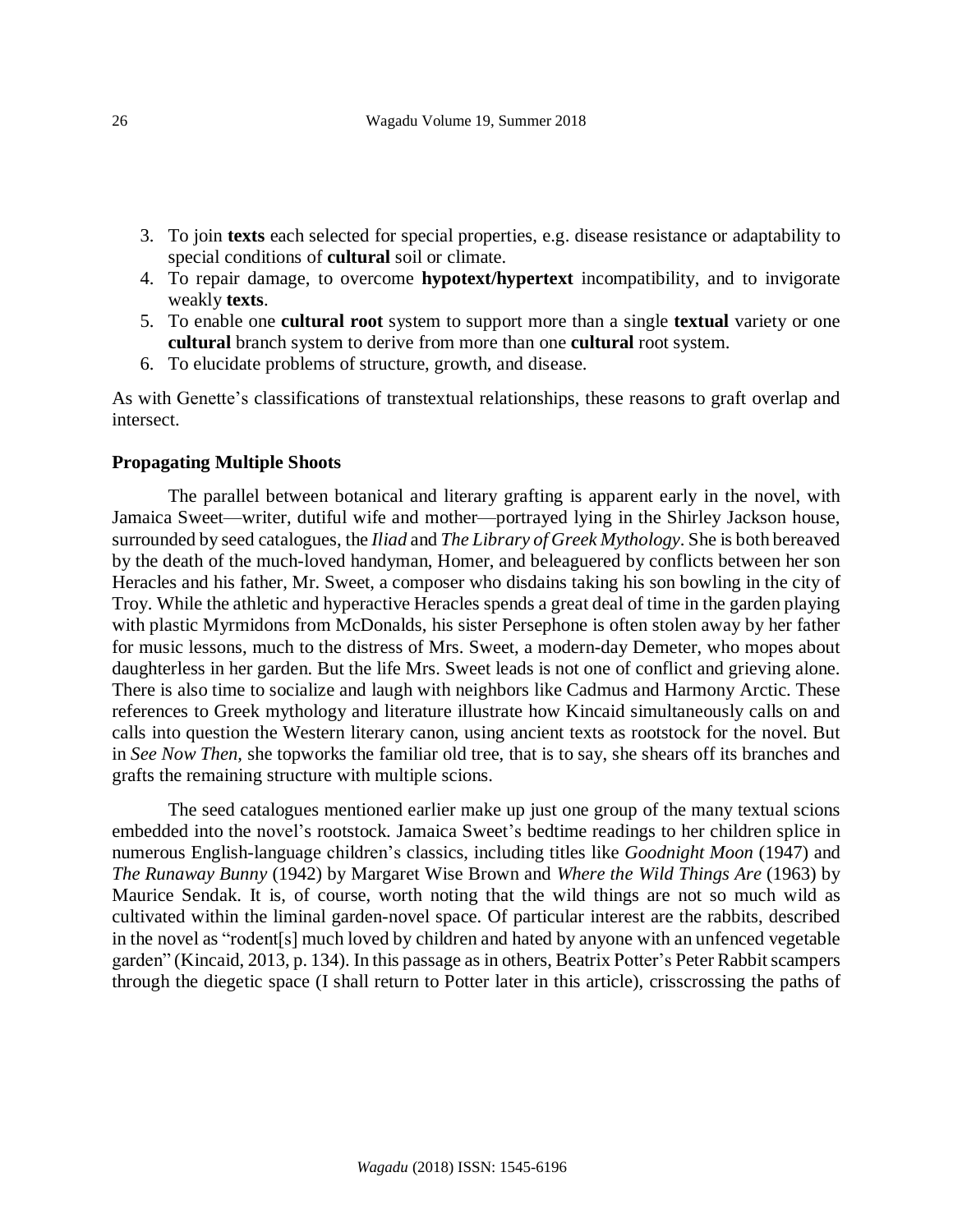the oddly anthropomorphized rabbits of *Goodnight Moon* and *The Runaway Bunny.* In the latter, mother rabbit pursues baby bunny in a series of mutations that end in a becoming human, before the bunny decides it would be just as easy to remain a rabbit than to try and outwit the rather overbearing mother rabbit. Grafted into Kincaid's novel, these titles appear as more recent shoots of ancient myths and literature in which metamorphoses and family drama raise questions as to what it means to be human. As these scions bind themselves to the novel's rootstock, they act to breakdown the cloister that would separate high literature from children's literature, showing them to be compatible in "nature."

Reader and writer Jamaica Sweet is also passionate about cooking, consulting and commenting upon a wide variety of recipes. Tellingly, the names of the authors—Marcella Hazan, Paula Peck, Elizabeth David, Edna Lewis, and Nika Hazelton—or unmistakable references to their person—Julia Child, rather than the titles of the cookbooks, appear in the text. Implicitly, these cookbooks send out new, productive growth from the stock, and a clear connection is made between reading, writing and nourishment, confusing the literal and metaphorical meanings of the term.

Calling attention to these writers, exclusively women and all cultural icons, elevates women's culinary contributions as worthy of cultural or literary attention, highlighting all the while the often unsung role women play in providing nourishment to their families and communities. Marcella Hazan transmitted Italian cooking traditions to English-speaking audiences (see Sipress, 2013), while Nika Hazelton shaped thinking about food across North America (see O'Neill, 1992). Edna Lewis, interestingly, was also a restaurateur whose Café Nicholson was frequented by celebrities and a dressmaker who copied designer creations for the New York elite. She was known for her own African-inspired creations (see Lam, 2015). Calling on Lewis and her cornbread recipe through Jamaica Sweet, Kincaid indirectly conjures up her own short story, "Biography of a Dress," published in 1992, in which a yellow cotton poplin dress for a two-year old child is compared to yellow cornmeal. The story establishes clear linkages between what is available to eat, making the dress, and the family's economic situation: "But I was then (not so now) extremely particular about what I would eat, not knowing then (but I do now) of shortages and abundance, having no consciousness of the idea of rich and poor (but I know now that we were poor then) … " (Kincaid, 1992, para. 1). The familiar temporal adverbs "now" and "then" are evidence that Kincaid is connecting *See Now Then* to earlier writings through an investigation of time that spans the body of her work

Several references to works from "then" have been embedded into the "now" of *See Now Then.* For example, Mr. Sweet is described as hating Mrs. Sweet entirely, "especially her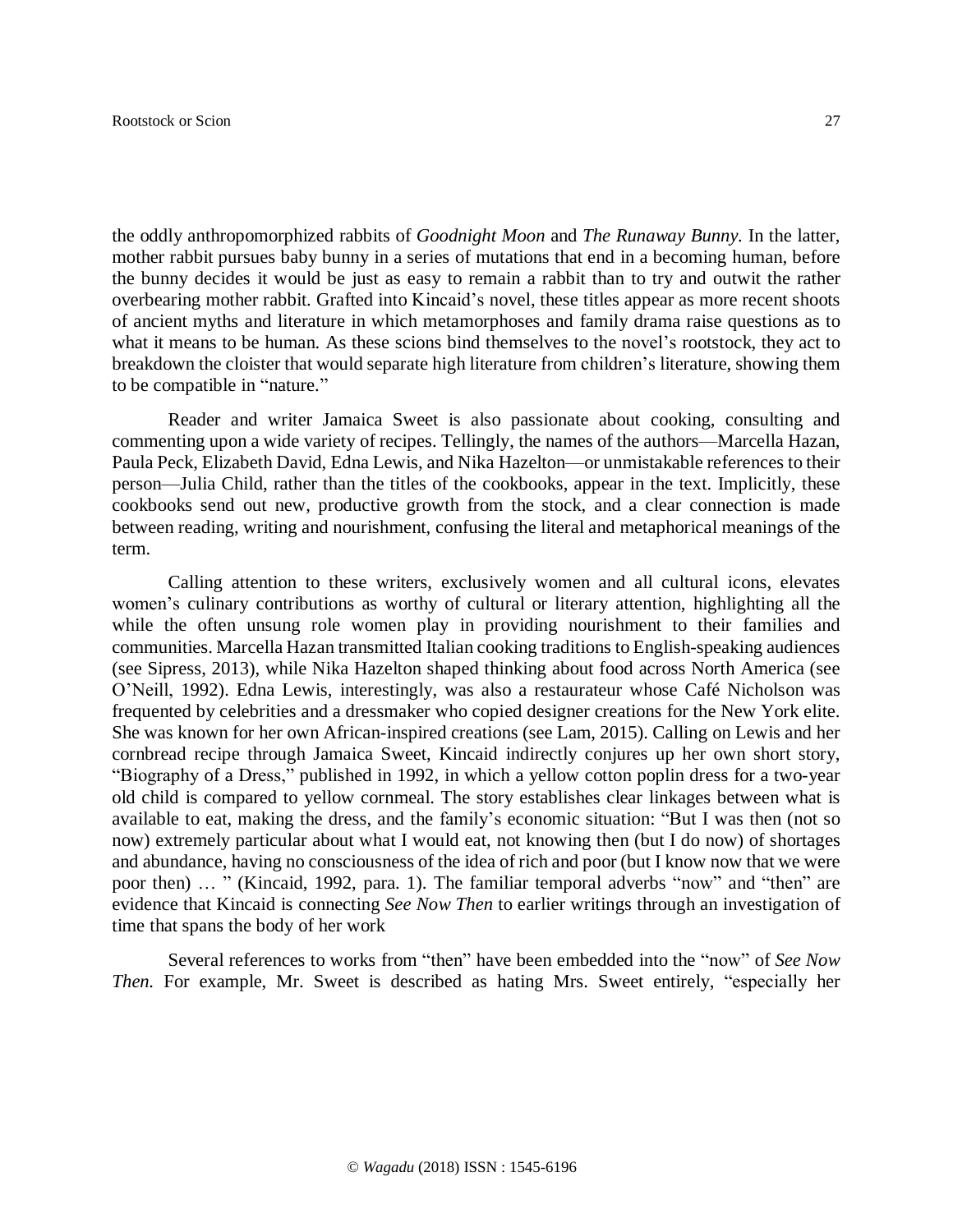enthusiasms," which included "growing species of rare flowers from seeds she had gone hunting for in temperate Asia" (Kincaid, 2013, p. 92), a reference to Kincaid's travel narratives, *Among Flowers: A Walk in the Himalaya* (2005) and *My Garden (Book):* (1999)*.* "The Dean and Mrs. Hess," published as a short story in 2011 in *Little Star*, has been fully integrated into the novel. Though told to Heracles as a bedtime story, within the greater context of *See Now Then*, the story reads much like a geological creation myth, bringing us back to Kincaid's claim that "Eden is never far from the gardener's mind. It is the Garden to which we all refer, whether we know it or not" (Kincaid, 2005*,* p. 189). Deceivingly familiar passages from Jamaica Sweet's writing (Kincaid, 2013, pp. 28-32, pp. 166-167, pp. 176-178) that read like excerpts from *Annie John* (1983)*, Lucy* (1990)*, The Autobiography of My Mother* (1996) or *Mr. Potter* (2002) also appear between quotation marks but are "imitations." The first of these "false" citations, which describes a character we presume to be the young Mrs. Sweet, recounts how a young girl's mother gives birth to her a second time by teaching her to read in the public library in Saint John's, Antigua (Kincaid, 2013, pp. 30-32). This could be the library immortalized in *A Small Place* (1981) or it could be a reworking of scenes from Kincaid's other works. It might also be a grafting device used to connect *See Now Then* to other Caribbean women's narratives. Mrs. Sweet's depiction resonates strongly with Audre Lorde's (1982) biomythographical recollection of her own coming to literacy, a rebirth that came when the young, visually-impaired author first acquired glasses (Lorde, 1982*,* pp. 21-25). After all, in Mrs. Sweet's words, the precocious girl who, like Lorde, knew how to read before she went to school "could see things within the book that [she] was not meant to see …" (Kincaid, 2013, p. 31). Furthermore, by seeing things both then and now, Kincaid, akin to Lorde, "challenges that split between writer and theorist" (Boyce Davies, 1994, p. 54). Kincaid's scions disseminate textual varieties that are not easily propagated within the literary establishment. Whatever the author's reasons may be, these are pastiche shoots for parodic rootstock.

#### **Hear, Hear: Telling it Like it Was**

Therefore, when Genette seeks to define parody in *Palimpsests,* there is a very familiar ring to his words: "First, the etymology: *ode*, that is the chant; *para*, "along," "beside." *Parodein*, whence *parodia*, would (therefore?) mean singing beside, that is, singing off key; or singing in another voice—in counterpoint; or again, singing in another key—deforming, therefore, or *transposing* a melody" (Genette, 1997, p. 10). The novel has been cleverly orchestrated, taking on the characteristics of an experimental composition, with the voices of the Sweet family members responding to one another, almost simultaneously telling the family tale. When composer Mr. Sweet is not silently berating his spouse for her loud, verbal *faux pas* (Kincaid, 2013, pp. 170- 171), he is lamenting Jamaica Sweet's singing, which is often off key (p. 86). Described as growing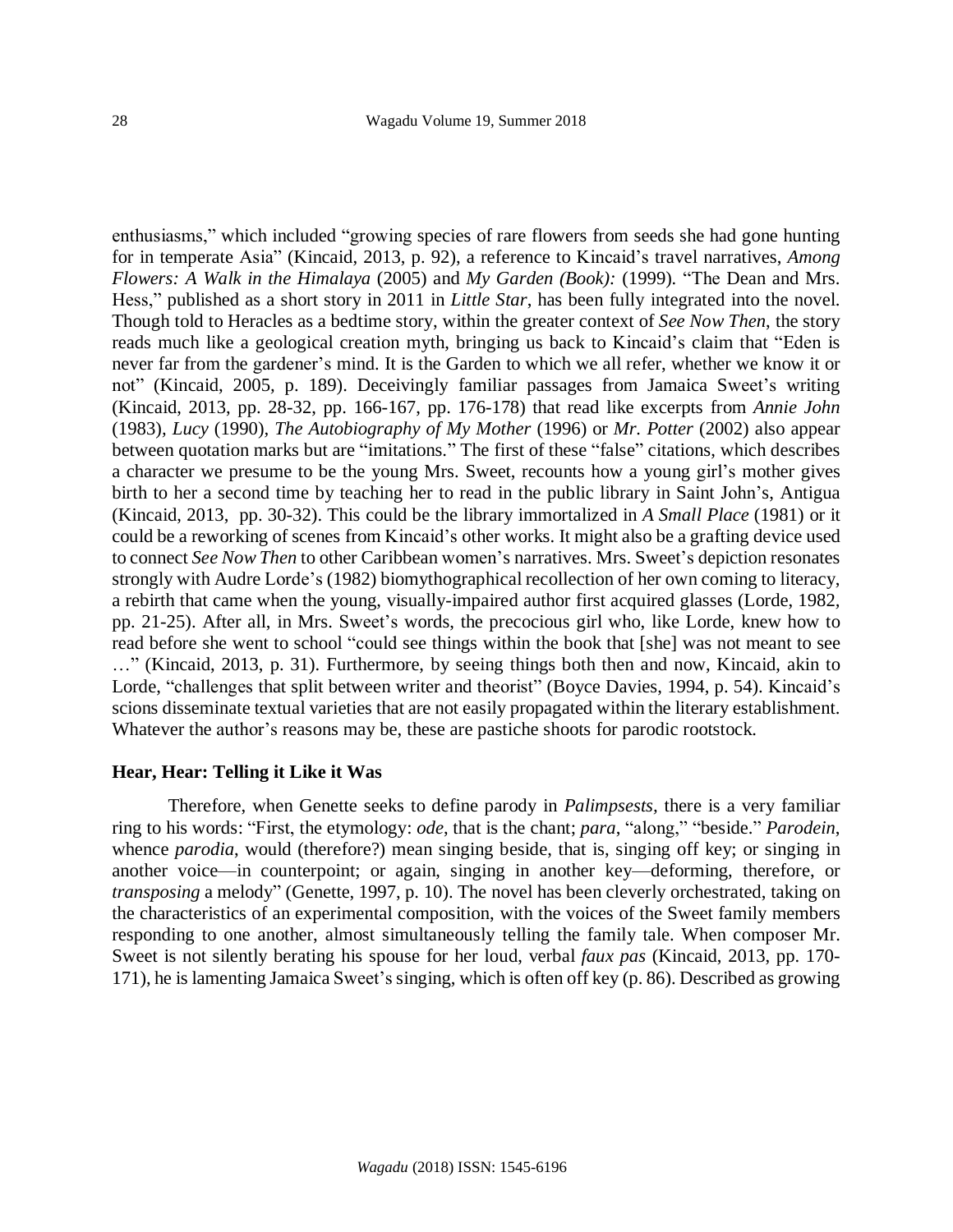up in the era of Lord Executor, the Mighty Sparrow and other calypso stars, the fictional novelist belts out old Motown hits, recites rap lyrics from Outcast and Eminem and sings folks tunes from her native island to her children. Mrs. Sweet's musical repertoire is firmly rooted in the traditions of the African diasporas of the Americas, cueing readers into the harmonies and counter-discourses of modernity that Paul Gilroy (1993) designated as forming the Black Atlantic.

But though Jamaica Kincaid has deftly grafted popular musical intertexts from African-American and Caribbean traditions onto literary rootstock, she has also embedded her work with classical music references from European and Russian traditions, from the Baroque period to the  $20<sup>th</sup>$  century, with a particular focus on atonal music. This works to undermine the hierarchy dividing "popular" and "serious" music. Mr. Sweet plays the music of Dmitri Shostakovitch,<sup>3</sup> is sought out by his student-turned-lover for his thoughts on Arnold Schoenberg's *Pierrot Lunaire* and is equally praised for his knowledge of Igor Stravinsky and Alban Berg. This body of twentieth century composers of atonal music also reveals much about Kincaid's grafting process.

Atonal music is organized around patterns and references to previous compositions rather than a tonal center or key (see "Atonal," 2017). Like Schoenberg's *Pierrot Lunaire,* the novel is written in free counterpoint, playing with known literary forms and shifting from the perspective of one family member to that of another as the marriage disintegrates. Mr. Sweet busies himself composing a series of nocturnes on the theme of a dead marriage and is distracted by the "sound of the washing machine washing the clothes of his infernal family" (Kincaid, 2013, p. 21), which becomes the "dunning sound caused by the washing machine and the clothes dryer and the hubhub of the household beyond" (p. 22), and is later rearranged and extended to "the spinning of the washing machine and then the sharp whir of the clothes dryer, and doors banging shut, not in anger but thoughtlessness, and the screams of the children from pain or pleasure, and that bitch singing" (p. 164). An incident in which Mrs. Sweet fails to pick her children up from the bus stop on time is also repeated, in varying detail (Kincaid, 2013, pp. 127-135; p. 166), and Heracles sees through his father's hypocritical epitaph, referring to Mrs. Sweet as "my beautiful wife," in at least two passages (p. 99; p. 162).

The playfulness of these (re)arrangements is not, however, purely a matter of pleasure or intergeneric grafting. *See Now Then* also makes rather explicit reference to and use of serialism, a method of composition initially developed by Schoenberg and adopted by students "… in which a fixed permutation, or series, of elements is referential … Most commonly the elements arranged in the series are the 12 notes of the equal-tempered scale" (Griffiths, 2017). Persephone sings out the contents of the Delia's catalogue to her mother and brother: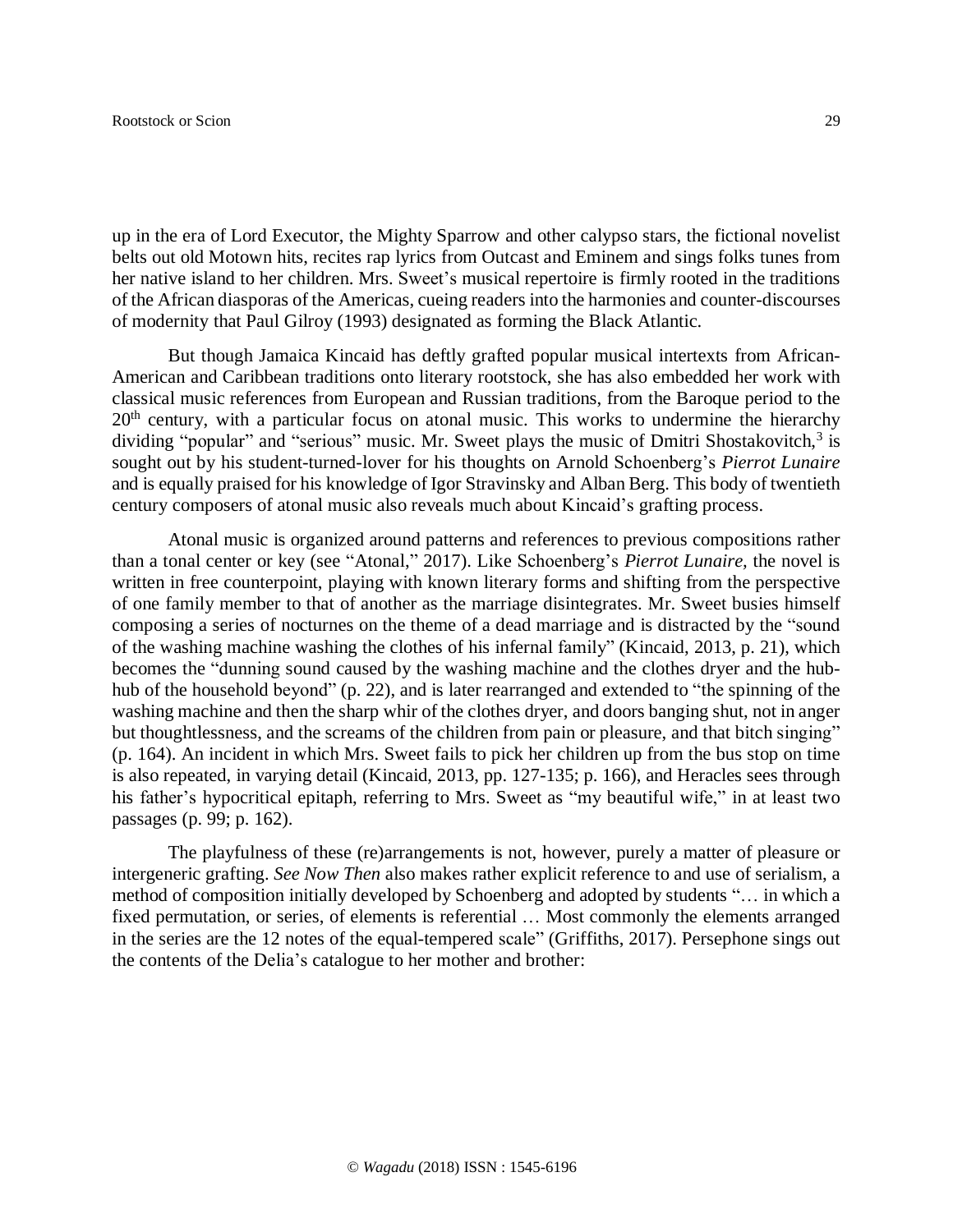Her voice at the same twelve pitch and then in a row that might be familiar and then unexpectedly not, or so it seemed to poor, benighted Mrs. Sweet's ears … how cruel to make you love one thing twelve times and then change to something else and make you love that and then change to something else and make you love that too and then make the thing you loved new and not tell you and then you love that too and then change to something you had forgotten and make you love that too and then change to something you know and loved then and love now and make you think you don't know it at all. … [S]he thought that the twelve pitches arranged in a row and then repeated over and over again and then changed unexpectedly might be as beautiful as trees arranged in rows of five diagonally placed and evenly spaced and therefore called a quincunx … (Kincaid, 2013, pp. 133-134)

This passage brings another prominent emotion of the narrative, love, into focus and links trees and the arrangement of trees (something between "nature" and "nurture") to musical composition.

Kincaid uses serialism to tune references to atonal music into the history of slavery and colonialism and to continue her career-long critique of the Enlightenment project. This is perhaps most evident in the repetitious recollection of Mr. Sweet's jab at Mrs. Sweet (Kincaid, 2013, p. 23; p.77; p. 122; p. 125):

… Mr. Sweet had said to her that she looked like the actor Charles Laughton when he portrayed the captain of a ship, sailing from the South Pacific with a cargo of saplings, in which the crew mutinied. Mrs. Sweet knew the movie very well, for the cargo of the ship at the time the crew mutinied was the breadfruit, a staple of Mrs. Sweet's diet when she had been a child, and it had been a staple of the diet of children born for generations before hers and all those children hated this food. (p. 74)

Mr. Sweet's comment may have been tongue-in-cheek, and *See Now Then* certainly metes out ample and often below-the-belt criticism of his physical appearance, comparing him at one point to a Mesozoic rat (Kincaid, 2013, p. 24), and of his upper crust upbringing. But like the "ships in motion" Paul Gilroy (1993) chose as the "organizing symbol" for his study of the black Atlantic (p. 4), the Mutiny, set sail anew in *See Now Then,* and the breadfruit issue an imperative to remember, an imperative to tell truths about how and why trees travelled, about the fruits trees bear and about what eating them means.

Hence, though Persephone's mother is said to have "untutored and Third World-attuned ears" (Kincaid, 2013, p. 134), the telescoping of Mrs. Sweet and Jamaica Kincaid makes a mockery of the slight. She instead shows herself to be a master grafter set on embedding multiple fruit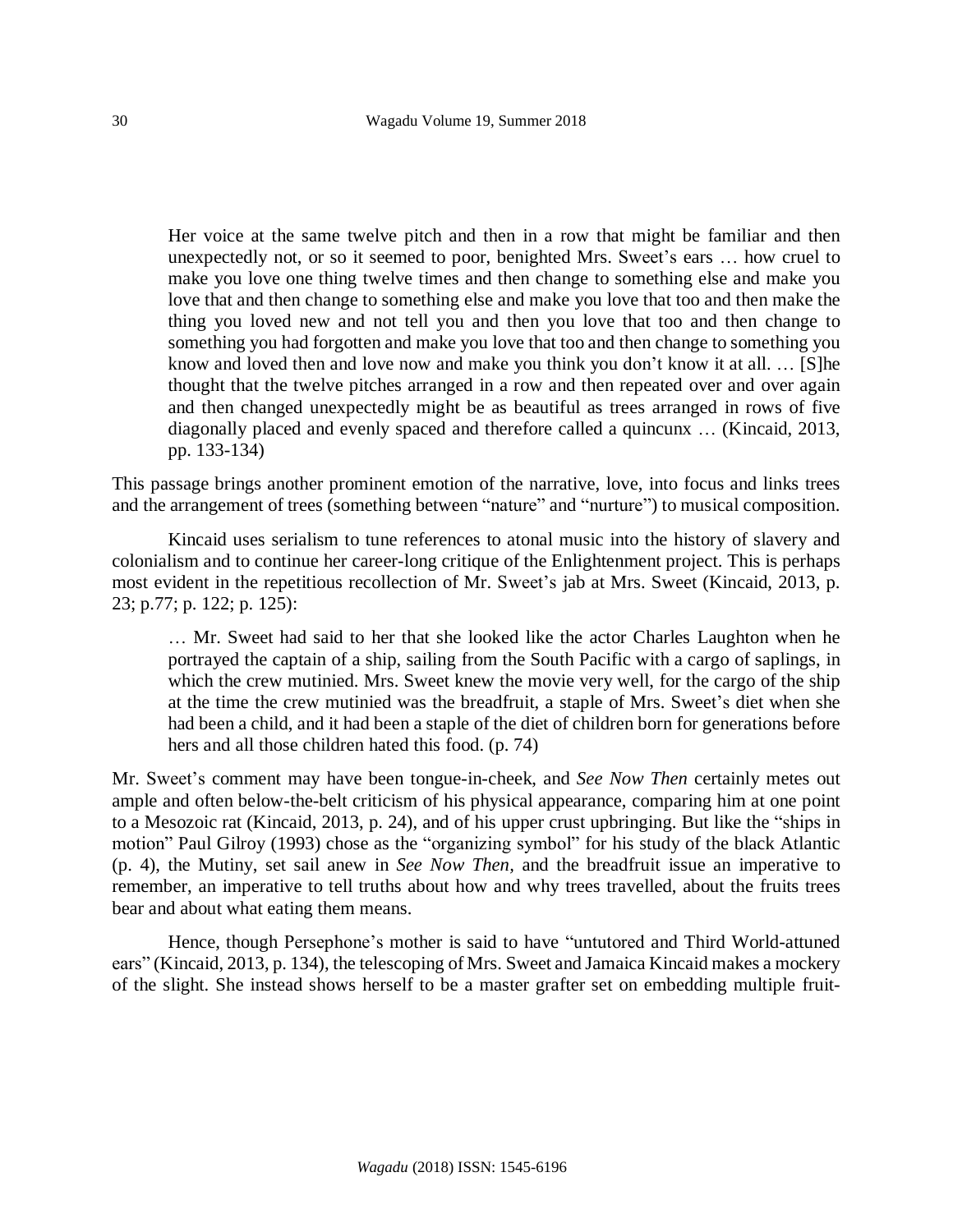bearing shoots into the rootstock of *See Now Then,* watching the intertextual and intergeneric grafts disrupt time as they branch out in new directions. For the grafter plays with time, making old trees bear new fruits and young rootstock grow scions of fruit-bearing trees of the past. Beholding the grafted tree is seeing time defied, at once seeing now then and seeing then now.

#### **Repairing Damage: from Grafting to Crafting**

In addition to propagating textual varieties to bear diverse fruits, *See Now Then* also uses grafting to repair damage. This demonstrates that in the novel, like the garden, grafting "is the healing in common of wounds" (R. J. Garner, 2013, p. 33), a way to recover and sustain health. In *My Brother*, Kincaid portrayed her writings as an attempt to restore beloved books tossed into the fire by her mother: "... it would not be so strange if I spent the rest of my life trying to bring those books back to my life by writing them again and again until they were perfect, unscathed by fire of any kind" (Kincaid, 1997, pp. 197-198). *See Now Then* emerges as yet another hypertext of the writer's dearly departed copy of *Jane Eyre* (1847), a reworking of Charlotte Brontë's Caribbean wife, a spouse betrayed by her wealthy, cultured and, in this most recent rendering, American husband. In the words of Mr. Sweet:

… I don't love your mother anymore, I love another woman who comes from somewhere else, another woman with whom I have been talking about ballroom-dancing lessons and we talk about Mozart … I don't love your mother, you know, we were always so incompatible, for she did emerge from a boat whose main cargo was bananas, and she is strange and should live in the attic of a house that burns down, though I don't want her to be in it when that happens, but if she was in it when the house burned down, I wouldn't be surprised, she is that kind of person. (p. 159)

However, the destinies of the novel's spouses have also been altered to fit new purposes. The madwoman in the attic has been recast as a mad writer with a voice, a garden, a set of knitting needles and a room all her own "where she communes with the world before 1492" (p. 145). There, she sits thinking of and through her Antiguan mother, much to the chagrin and mockery of Persephone, Heracles and Mr. Sweet. With a pen for secateurs, Jamaica Sweet, like Jamaica Kincaid, grafts her own tales onto old and ancient literary rootstock, and one might muse as to whether or not Woolf would have taken Kincaid's writing to task, as she did Brönte's. Would she, like the initial reviewers of *See Now Then*, have called out some supposedly false note in Kincaid's writing, accusing the novelist of "writi[ng] of herself when she should be writ[ing] of her characters" (Woolf, 1989, p. 70)? Or, does Kincaid's literary crafting ring true to Woolf's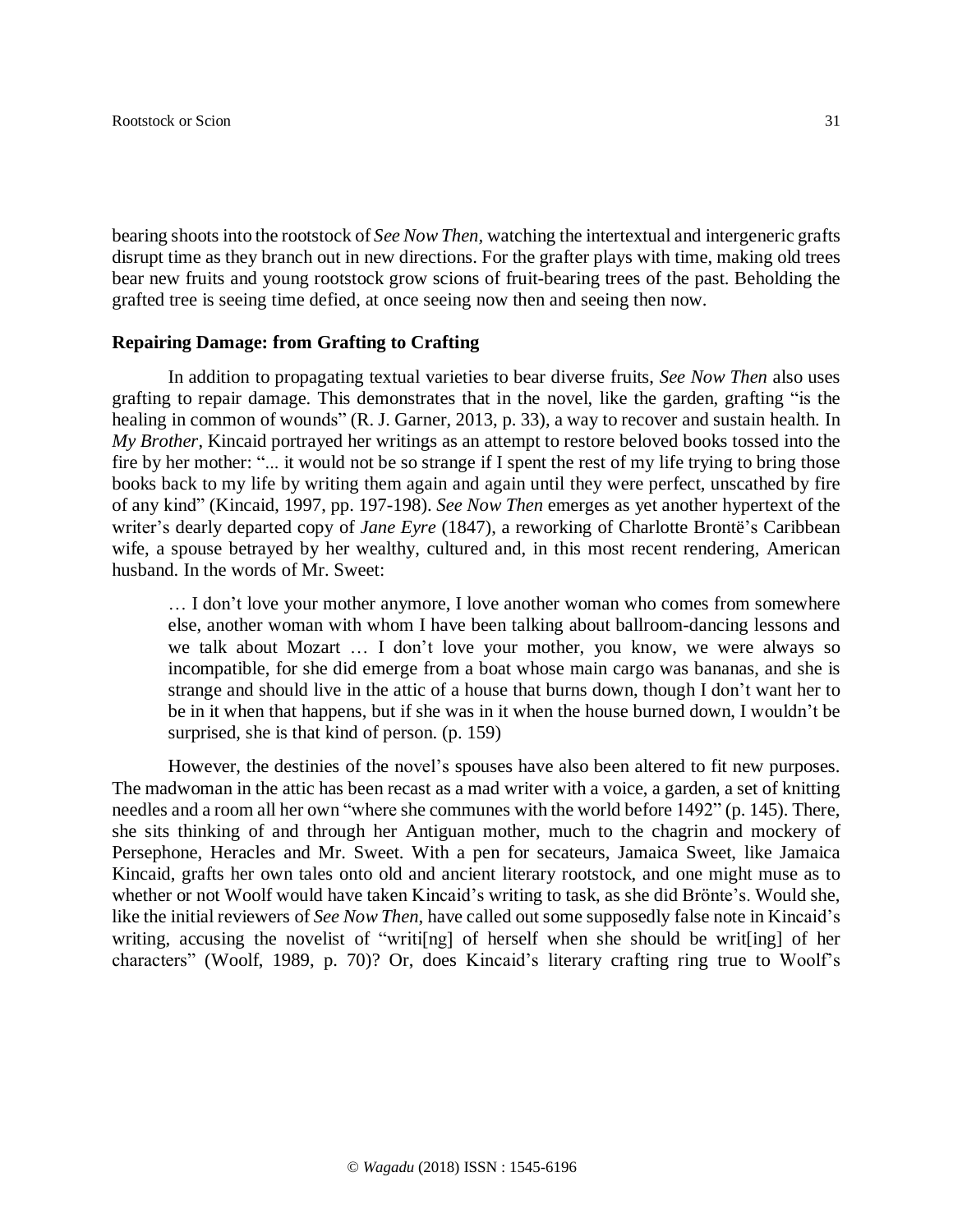definition of literary integrity, that is to say, as conveying the conviction of truth (Woolf, 1989, p. 72)?

Readers familiar with non-fiction works like *My Garden (Book):* and *Among Flowers* might recognize the writer cloaked in Mrs. Sweet, eating oranges in a hot bath to fight off the New England winter or admiring the neighbor's peonies. A famous photo of Kincaid from her early days at *The New Yorker* might be called to their mind's eye when Mr. Sweet recollects his wife's

… naturally black hair, thick and coarse as ropes that were usually found in the hands of stevedores, cut off so short that she might be mistaken for a stevedore himself, the color of her hair was the color of new rope in the hands of a stevedore—blonde; her eyebrows removed with a razor and in their place a line drawn in … colors …" (p. 88).

As parody, *See Now Then* reads against *My Garden (Book):* and *Among Flowers* almost like, taking Genette's lead once again, a "... text, preserved but turned inside out like a glove." (Kincaid, 2013, p. 14).

However, no one-to-one correspondence should be made between Kincaid and Mrs. Sweet, an avid knitter who darns the family's socks and creates tunics for Heracles. This reminds us that grafting is also an old synonym of knitting ("Grafting, n.", 2017, 3.d.), which speaks to the historical co-development of food cultivation and textile production for clothing (see Mazoyer & Roudart, 2006). As humans mastered the art of agriculture, they produced more and more textiles from the plants and animals they raised. And so, the same Mrs. Sweet who grieves her daughter like Demeter, who uses dressmaker Edna Lewis' recipe for cornbread (Kincaid, 2013, p. 63) and who wears "a lovely brown dress made by *Lilith*" (p. 179, my emphasis), also knits, purls and drops stitches, weaving literary and mythological threads into "the garment that had been her own life" (p. 164).

[T]he hem of this garment had become undone, … and from time to time it made her trip over her own self … the hem needs to be mended thought poor Mrs. Sweet, the hem needs to be made more secure, for the elbows and knees and forehead, these were just the parts that were visible, all the parts of her that the unraveling garment caused to be bruised could not be seen … . (pp. 164-165).

Perhaps this unraveling of her life is what inspires Mrs. Sweet to take up the task of knitting an Aran sweater, like those worn by Irish sailors of the Aran Islands, another of the world's small places. This image is particularly fitting, for the novel and for the body of Kincaid's work, as the stitching of the Aran sweater was said to be family-specific, allowing loved ones to identify deceased sailors washed ashore by their sweaters (Mayorga, 2014, pp. 15-16). This brings to mind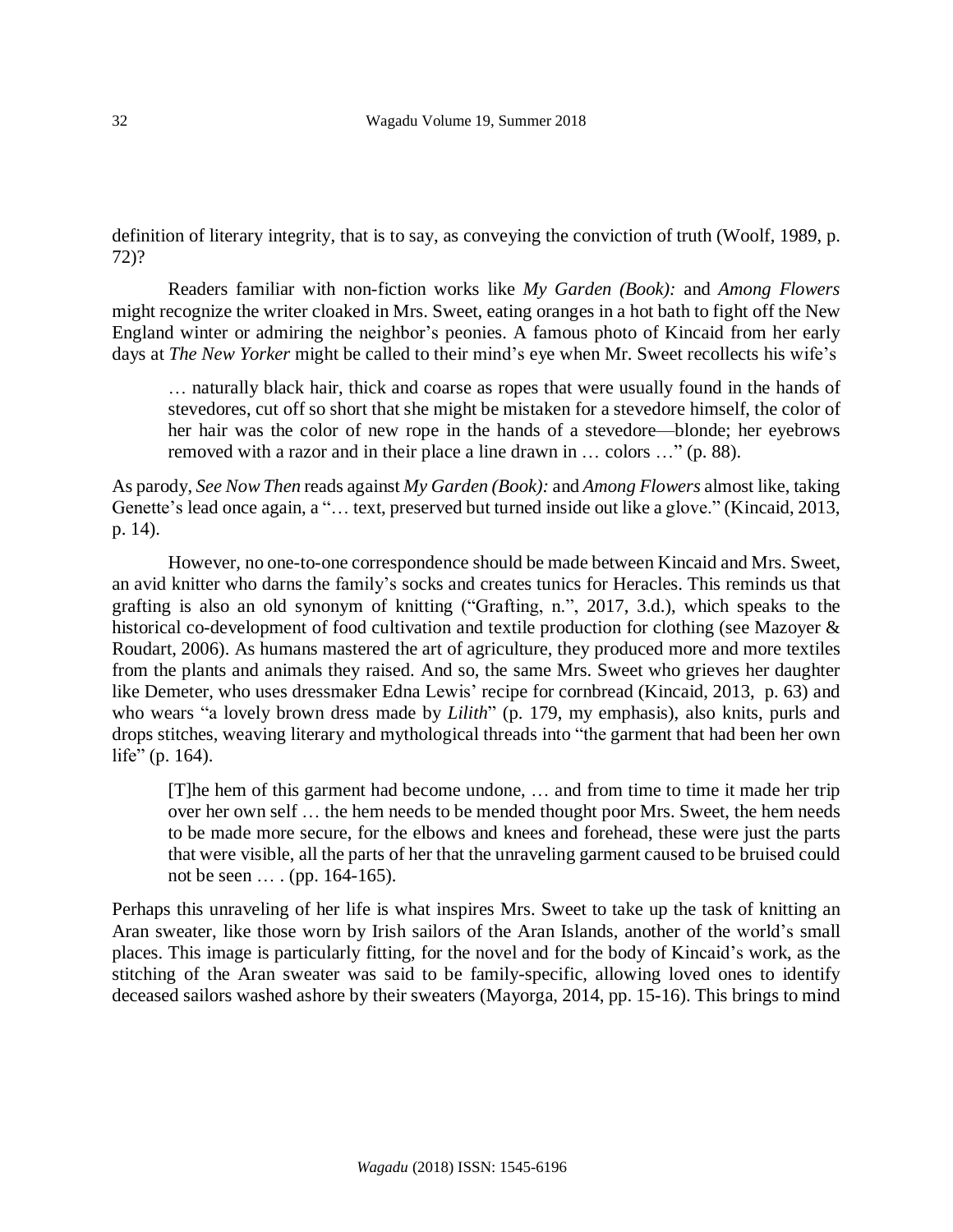#### Rootstock or Scion 33

another meaning of grafting—the ornamental weavings of nautical ropes ("Grafting", n., 2017, 3.a.), and another critical metaphor, that of writing as a craft (i.e., an art and a small boat). In her analysis of Olive Senior's *Gardening in the Tropics,* Allison Donnell offers up this smaller, lightweight boat as an alternative to Paul Gilroy's chronotope of ship, one better suited to understanding how Senior's and, more generally, Caribbean women's writing (Donnell, 2005, pp. 94-104) navigate the cultural waters of the Black Atlantic.

As the representations of Mrs. Sweet knitting multiply, so do her doubles. At times, she appears as Demeter or as a fictionalized Kincaid. At others, she might bear a closer resemblance to Arachne, weaving a tapestry portraying less flattering stories of her family and less savory moments in history. Perhaps she is one of the Fates, spinning the thread of life at arbitrary lengths and deciding when a life's time is up. Or might the crafty grafter be more of a trickster, a master of disguises? The numerous references to writer Beatrix Potter certainly suggest as much. The Englishwoman's characters were, of course, inspired by the African-American folktales of Brer Rabbit compiled by Richard Chase and retold by Joel Chandler Harris in 1855 in *The Complete Tales of Uncle Remus* (Harris, 1983). This rich folklore, which originated in West Africa, is a shared heritage of the African diasporas of the Americas, with stories taking various twists and turns in their migrations (see Walker, 2001). Might Mrs. Sweet then be an Aunt Nancy—halfwoman, half-spider—hiding just out of site (see "Brother Rabbit doesn't Go to See Aunt Nancy" in Chandler Harris, 1995, pp. 865-867)? Shanna Greene Benjamin (2005), who spotted Aunt Nancy in the "web and weaving imagery" (p. 51) of Paule Marshall's (1983) *Praisesong for the Widow*, 4 explains,

During the Middle Passage, however, Ghanaian Ananse experiences a "sea change" that altered not only his name, but also his function in diasporic society. In Ghana, he was a "creative culture hero" while in Jamaica (and other parts of the Caribbean) he became a "trickster-par-excellence". In the United States, he becomes she: Aunt Nancy the healer, the master mediator, and revolutionary transitional life force. … Half woman and half spider Aunt Nancy's physical hybridization typifies the ideological doubleness particular to her depiction in nineteenth—and early—twentieth-century literature as she who mends the mind/body disconnect among African American women. (pp. 50-51)

In the spider's web, graft and craft meet. After all, these creatures "view the world suspended in the liminal space between heaven and earth" (Greene Benjamin, 2005, p. 54). The web spun by Jamaica Sweet in *See Now Then* is also the crossroads at which Aunt Nancy tends to Medusa.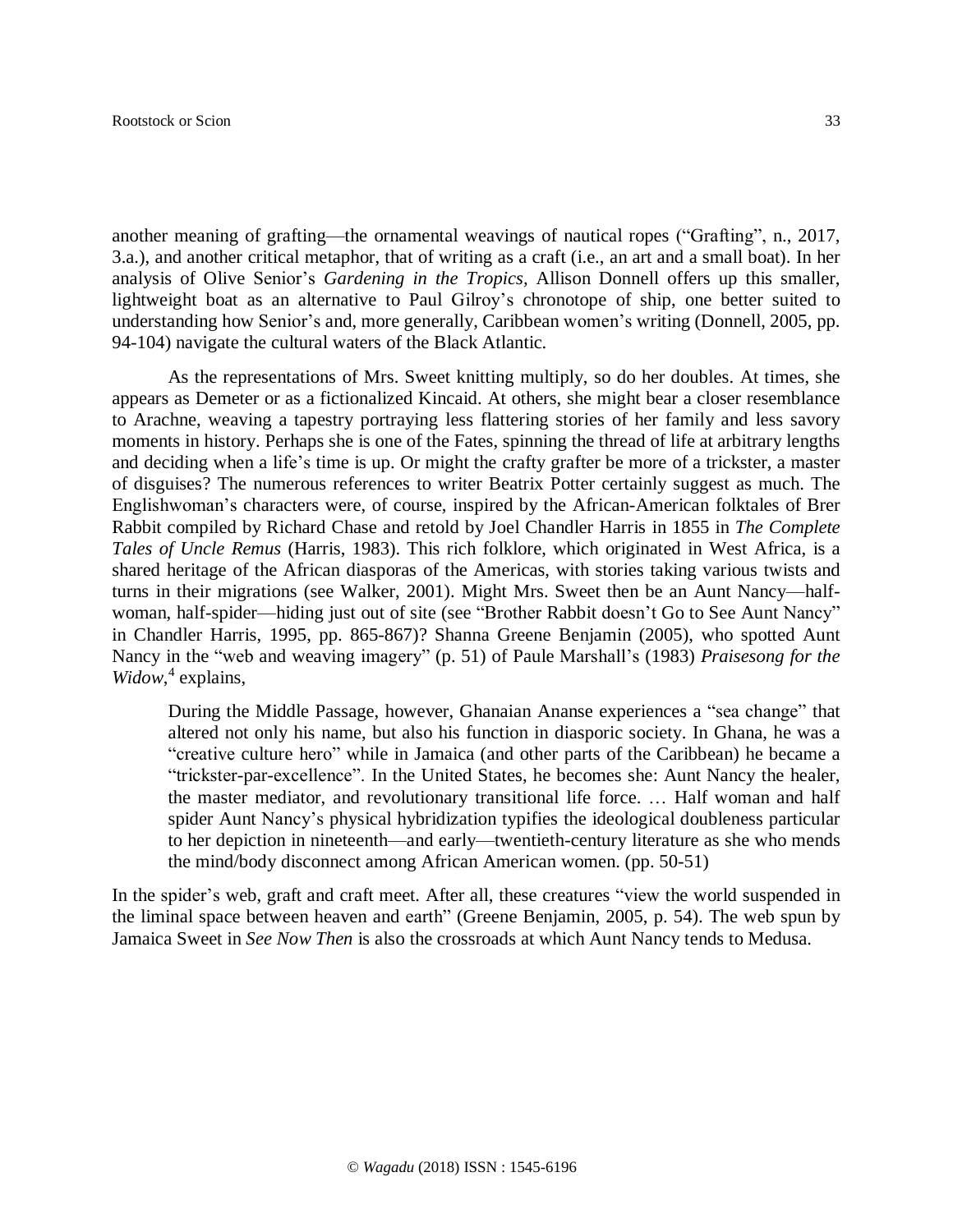# **Resisting Disease**

The angry Mr. Sweet often imagines hisspouse's severed head sitting on the yellow kitchen counter, her body scattered to the four corners of the earth (Kincaid, 2013, pp. 9-10; pp. 13-14; p. 85):

But what if a surprise awaited for him just inside the door, for even a poor unfortunate man as he, for so Mr. Sweet thought of himself, unfortunate to be married to that bitch of woman born of beast; the surprise being the head of his wife just lying on the counter, her body never to be found, but her head severed from it, evidence that she could no longer block his progress in the world  $\ldots$  (pp. 9-10)

Yet Mrs. Sweet persists in singing off-key, her head fixed upon her shoulders, and rather than send readers into sobs, the narrative as parody often sends us into fits of laughter. The many mythical embodiments of Mrs. Sweet as a weaver who is to be understood in relationship to stories of multiple cultural origins, speak to Carole Boyce Davies' (1994) affirmation that "multiply articulated" discourses of identity can be understood as working simultaneously, as being braided or woven together (p. 56). They may also lift an ancient curtain to reveal a Medusa laughing (see Cixous, 1976) at anger, a woman writing whose ever-changing body might just be stock for a g/crafted text: "… her torso like a very old tree—a silver maple—whose curiously twin trunks were all that remained after a violent storm that cut a broad swathe through a hillside, a dale, a meadow and such …" (Kincaid, 2013, p. 86). And so, Kincaid's literary grafting and crafting emerge finally as a resistance to disease, the disease of monoculture or deathly unicity.

In repairing damage and resisting disease, Kincaid's novel reveals itself to be as much about roots as it is about shoots. Just as the intertextual and intergeneric grafts discussed earlier reach up and out in new directions, the work's multiple roots burrow deep and wide. R. J. Garner (2013) notes that natural root grafting can enable trees that have sustained damage to survive by drawing on resources from the shared roots of distant neighbors (p. 35). The first definition provided by the *Oxford English Dictionary* of "radical" reads "of, belonging to a root or roots; fundamental or inherent in the natural processes of life, vital" ("Radical", 2017, A.1.a.). In *See Now Then*, we might, therefore, call the root grafting and crafting that feeds the novel through Ananse/Aunt Nancy and Lilith, Medusa and Brer Rabbit a manifestation of life-sustaining radical difference.

#### **Focused with Precision**

To conclude, I would like to come back to the question of survival, and more specifically to what writing to save one's life has to do with anger. Speaking about the novel in her interview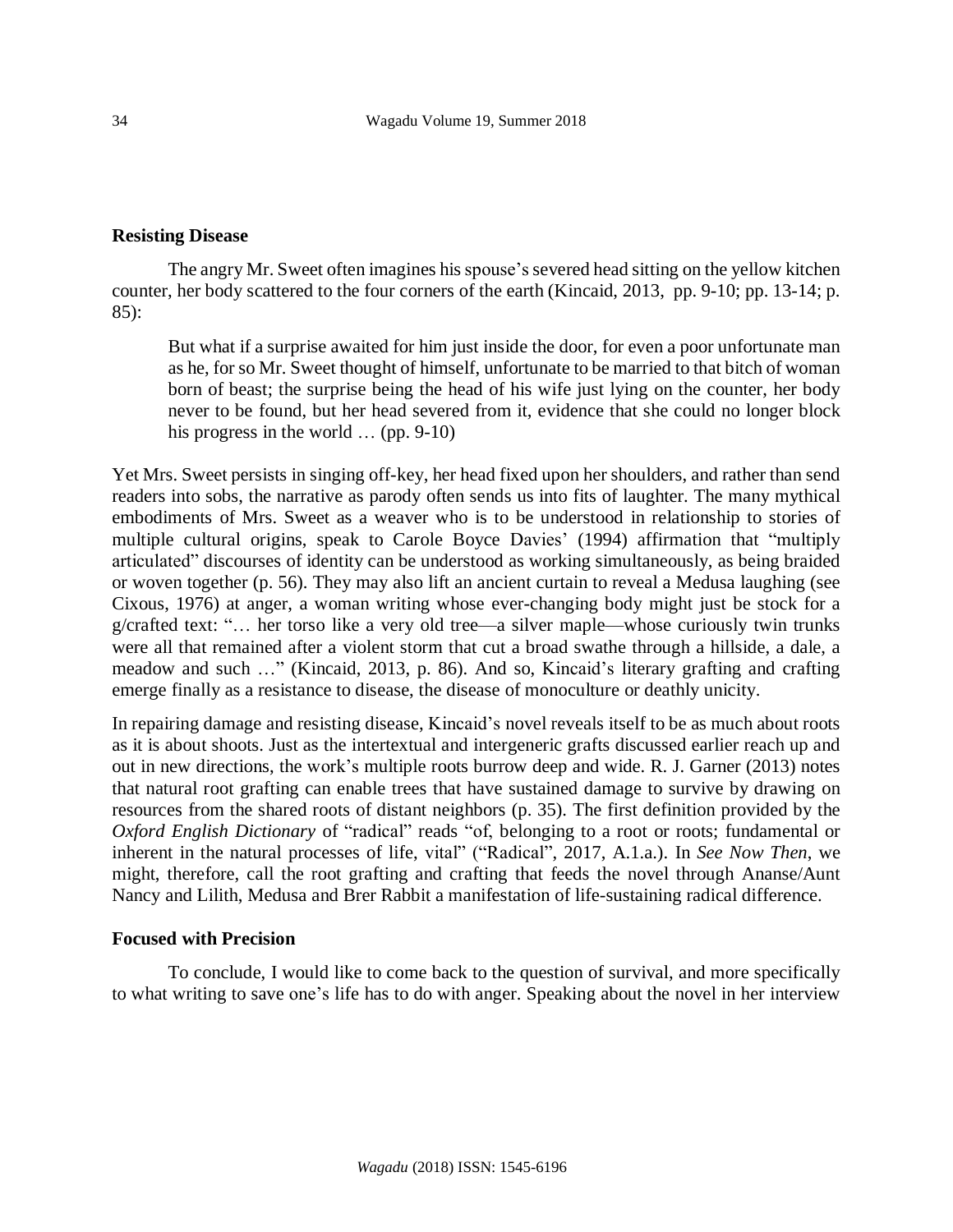with *Guernica*, the author commented, "[T]he important thing isn't whether I'm angry. The more important thing is, is it true?" (Alleyne, 2013, para. 36). And here is an old, or rather an ancient question: where or what is the line between fiction and truth? What does that line tell us about the people we are, the people we can or cannot become, the good or the evil we are capable of and the meaning of being human? Can we lead good and truthful lives?

Kincaid's novel raises these questions about truth and about anger, and in so doing, *See Now Then* formulates a literary response to a question of capital importance, one rephrased by Judith Butler in her 2012 Adorno Prize lecture as, "Can one lead a good life in a bad life?" Butler reaffirms, following on Theodor Adorno and Hannah Arendt, that to live a good life means more than just surviving because "… life, as much as it requires survival, must be more than survival in order to be livable. … So, an overarching demand must be precisely for a livable life — that is a life that can be lived" (p. 15). A bad life, on the other hand, is a life rendered unlivable, to any varying extent, by the unequal distribution of precarity, inequality and forms of effacement. Though each of us leads an individual life, our lives are socially interdependent. As such, we collectively uphold the powers of inequality, are subject to the bad life and are vulnerable to effacement, to becoming ungrievable (i.e., "not worth supporting and protecting as a life by dominant schemes of value", Butler, 2012, p. 10). And so, to live a good life, we must actively embody practices of critique; "… there must be resistance to the bad life in order to pursue the good life." Resistance to the bad life, she explains, like birth, may involve suffering, but that suffering can "bring about a new way of life, a more livable life that opposes the differential distribution of precarity" (Butler, 2012, p. 18).

I would like to suggest that *See Now Then* is a literary practice of critique and, therefore, of resistance to the bad life. In the essay "The Uses of Anger: Women Responding to Racism," Audre Lorde (2007) writes, "Every woman has a well-stocked arsenal of anger potentially useful against those oppressions, personal and institutional, which brought that anger into being. Focused with precision it can become a powerful source of energy serving progress and change" (p. 127). Kincaid has focused anger with precision, using the aesthetic and ethical practice of literary grafting as a means to resist forms of effacement. Boldly pruning back the branches of the canon, she successfully undermines conventional literary hierarchies. Her grafts bring women's crafts to the fore and show how they tell us truths, turning anger into love through parody and laughter and reminding us, borrowing again from Lorde (2007), that "*Everything can be used / except what is wasteful / (you will need / to remember this when you are accused of destruction)*" (p. 127).

As the novel draws to a close, Mrs. Sweet contemplates her life: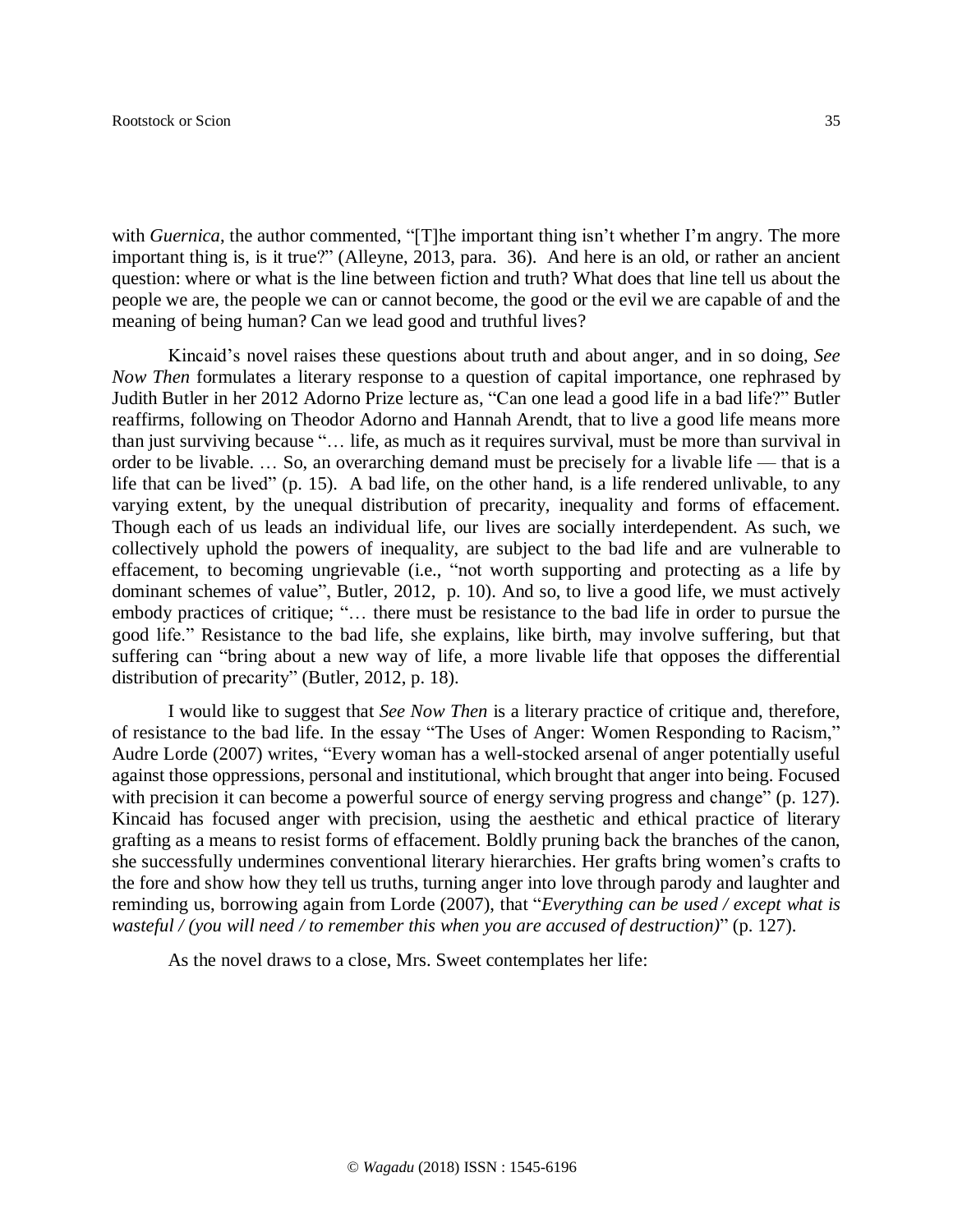Oh Now, oh now, said Mrs. Sweet to herself, for she was then looking into an abyss, but that would be literature; for she was now looking into the shallow depths, a structural depression, but that would be geology; and at the bottom of this metaphor or just a true representation lay her life, the remains of it, the facts of it, the substance of it, the summation of it, the finality of it, the good-bye for now and see you later maybe of it, she had loved her life so much; and this was a surprise to her, that she had loved her life so much (Kincaid, 2013, p. 173).

Her thoughts ring like an echo to Judith Butler, "It may be that the question of how to live a good life depends upon the power to lead a life as well as the sense of having a life, living a life or, indeed, the sense of being alive." In *See Now Then,* Mrs. Sweet is poised in just such a position as to take some measure of a life lived and of a life loved.

Kincaid's literary answer to Butler necessarily questions the line between fiction and truth, reminding us that certain truths are sweetest when told by fiction. In as much as the novel creates confusion between Mrs. Sweet and the author herself, it reminds us that as writers and as readers, we take subjective sustenance from the fruits of literature. The author encourages us to sympathize with the devil. For if Eden is long gone, and paradise lost, we still have resistance, we still can love life and, as long as we resist by tending to what sustains us, like at the end of the novel, spring will come again, with new fruits to survive and thrive upon.

# **Bibliography**

- Alleyne, Lauren. K. Jamaica Kincaid: Does Truth Have a Tone? *Guernica: A Magazine of Global Arts and Politics,* June 2013. Accessed from [https://www.guernicamag.com/does](https://www.guernicamag.com/does-truth-have-a-tone/)[truth-have-a-tone/](https://www.guernicamag.com/does-truth-have-a-tone/)
- "Atonal." *The Oxford Dictionary of Music*, 2nd ed. rev. *Oxford Music Online*. Oxford University Press, Accessed July 07, 2017. <http://www.oxfordmusiconline.com.library3.webster.edu/subscriber/article/opr/t237/e617>
- Boyce Davies, Carole. *Black Women, Writing and Identity: Migrations of the Subject.* New York: Taylor & Francis, 1994.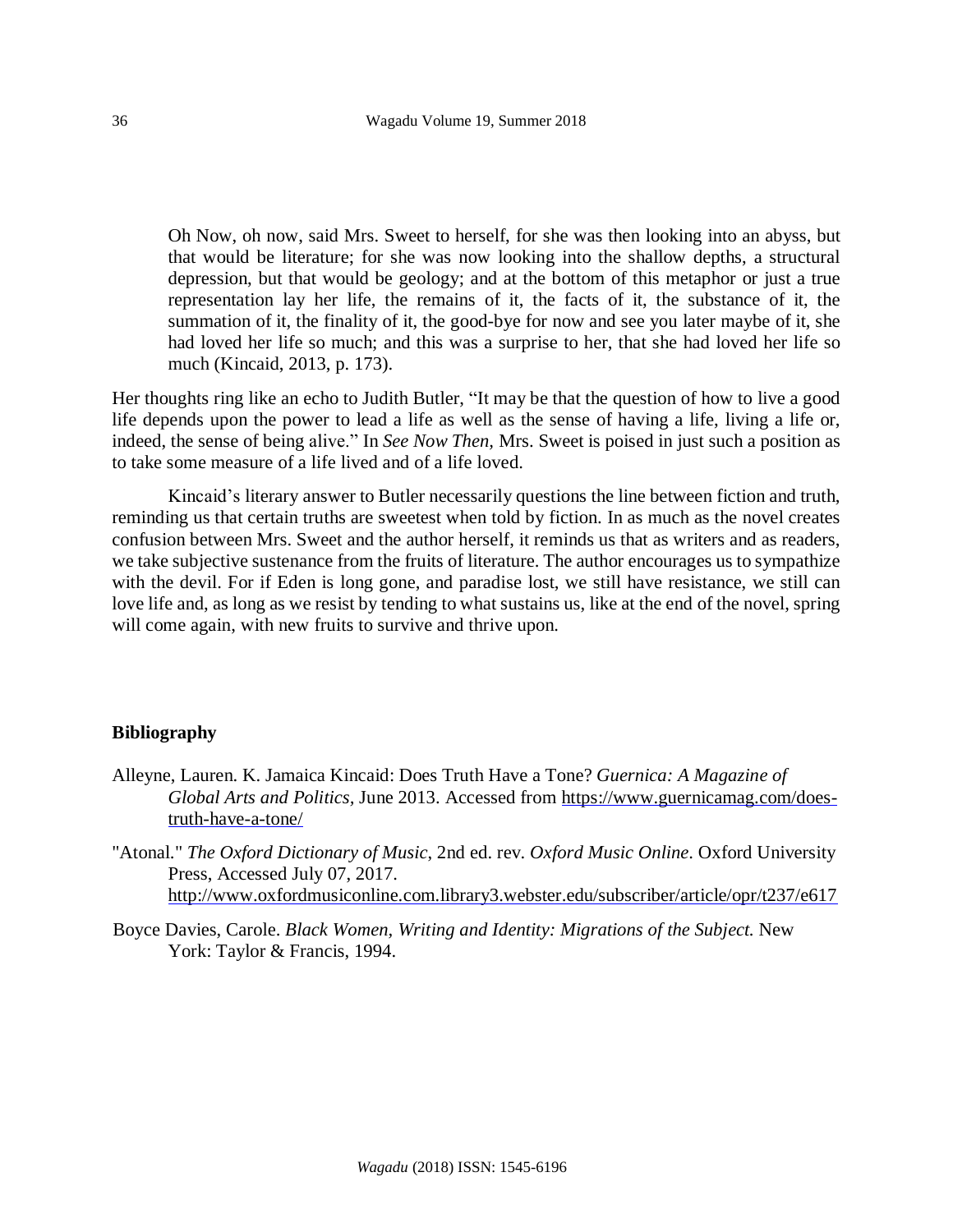- Bouson, J. Brooks. *Jamaica Kincaid: Writing Memory, Writing Back to the Mother*. Albany: State of New York University Press, 2005.
- Bhabha, Homi. *The Location of Culture.* 1994. New York: Routledge, 2004.
- Butler, Judith. "Can one lead a good life in a bad one?" in *Radical Philosophy,* no. 176*,* 2012, pp. 9-18.
- Cixous, Hélène. "The Laugh of the Medusa." 1975. Translated by Keith Cohen and Paula Cohen in *Signs,* vol 1. no. 4, 1976, pp. 875-893.
- Donnell, Allison. *Twentieth Century Caribbean Literature: Critical Moments in Anglophone Literary History*. London: Routledge, 2005.
- Garner, R. J. *The Grafter's Handbook*. 1947. 6<sup>th</sup> ed. White River Junction, VT: Chealsea Green Publishing, 2013.
- Genette, Gerard. *Palimpsests: Literature in the Second Degree.* Translated by Channa Newman and Claude Doubinsky. Lincoln: University of Nebraska Press, 1997.
- Gilroy, Paul. *The Black Atlantic: Modernity and Double Consciousness.* Cambridge: Harvard University Press, 1993.
- Greene Benjamin, Shanna. "Weaving the Web of Reintegration: Locating Aunt Nancy in *Praisesong for the Widow*" in *MELUS,* vol. 30, no. 1, 2005, pp. 49-67. <http://www.jstor.org/stable/30029611>
- Griffiths, Paul. "Serialism." *Grove Music Online*. *Oxford Music Online*. Oxford UP, Accessed July 07, 2017. [http://www.oxfordmusiconline.com.library3.webster.edu/subscriber/article/grove/music/2](http://www.oxfordmusiconline.com.library3.webster.edu/subscriber/article/grove/music/25459) [5459.](http://www.oxfordmusiconline.com.library3.webster.edu/subscriber/article/grove/music/25459)
- "Grafting, n." *OED Online*. Oxford: Oxford UP, Accessed 19 May 2017.
- Harris, Joel Chandler. *The Complete Tales of Uncle Remus.* Compiled by Richard Chase. 1855. Boston: Houghton Mifflin Company, 1983.

Kincaid, Jamaica. *See Now Then.* New York: Farrar, Straus and Giroux, 2013.

*———. A Small Place*. 1981. New York: Plume, 1989.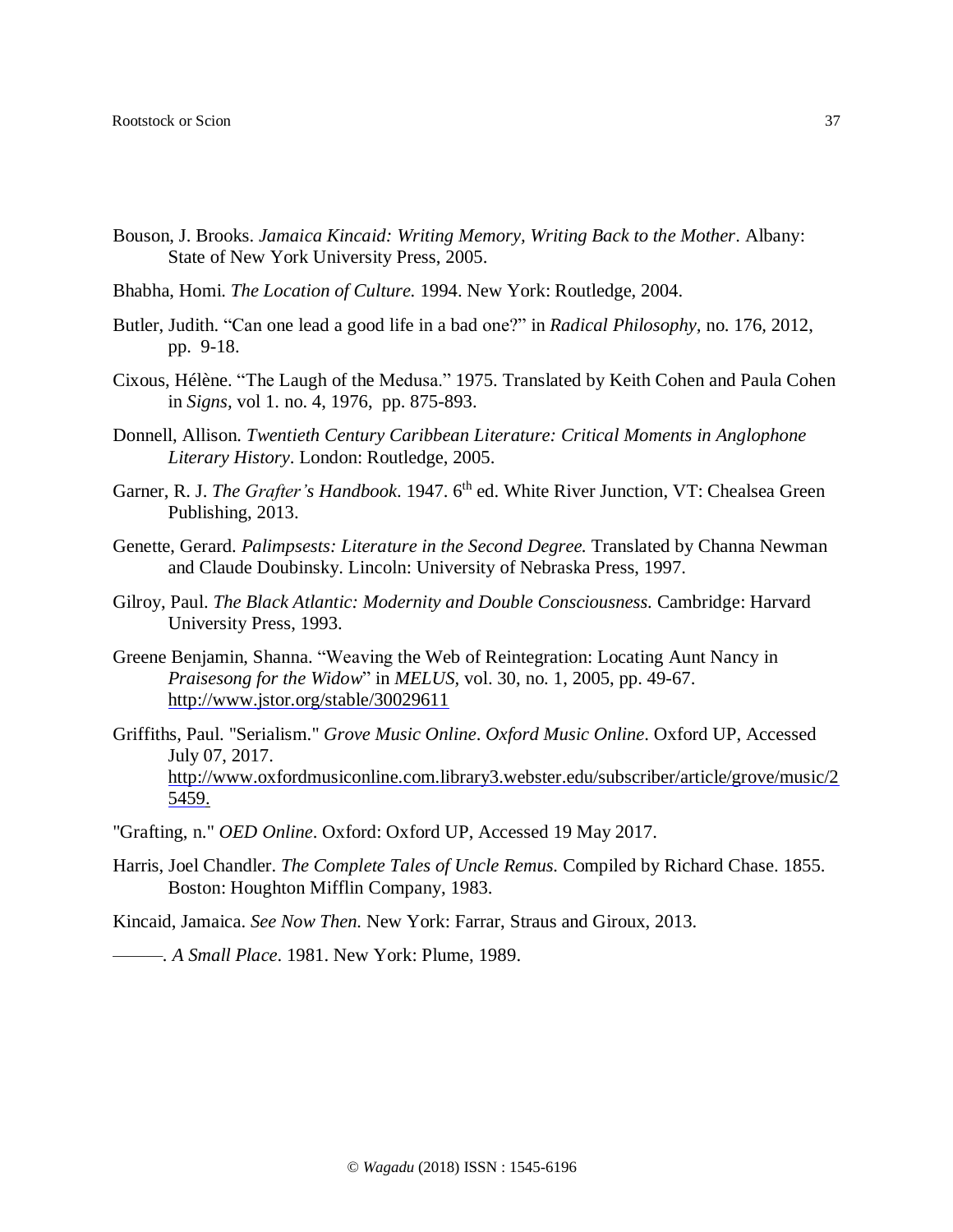- *———.* "Autobiography of a Dress", 1992. Accessed 19 May 2017 from <http://www.shortstoryproject.com/biography-of-a-dress/>
- *———. My Brother.* New York: Farrar, Straus and Giroux, 1997.
- *———. My Garden (Book):.* New York: Farrar, Straus and Giroux, 1999.
- *———. Lucy.* 1990. New York: Farrar, Straus and Giroux, 2002.
	- *———. Mr. Potter.* New York: Farrar, Straus and Giroux, 2002.
- *———. Among Flowers: A Walk in the Himalaya* Washington, D.C.: National Geographic, 2005.
- *———.* "The Dean and Mrs. Hess." *Little Star,* Issue No. 2*,* 2011, pp. 54-74.
- Lam, Francis. "Edna Lewis and the Black Roots of American Cooking". *The New York Times,* 8 October 2015*.* [https://www.nytimes.com/2015/11/01/magazine/edna-lewis-and-the](https://www.nytimes.com/2015/11/01/magazine/edna-lewis-and-the-black-roots-of-american-cooking.html)[black-roots-of-american-cooking.html](https://www.nytimes.com/2015/11/01/magazine/edna-lewis-and-the-black-roots-of-american-cooking.html)
- Loh, Alyssa. "A Conversation with Jamaica Kincaid." *The American Reader,* n.d., [http://theamericanreader.com/a-conversation-with-jamaica-kincaid/,](http://theamericanreader.com/a-conversation-with-jamaica-kincaid/) Accessed 19 May 2017.
- Lorde, Audre. *Sister Outsider.* 1984. Berkley, CA: Crossing Press, 2007.
- *———*. *Zami: A New Spelling of My Name.* Freedom, CA: The Crossing Press, 1982.
- Marshall, Paule. *Praisesong for the Widow*. New York: Plume, 1983.
- Mayorga, Luanne. "Aran Sweater." *Ethnic Dress in the United States: A Cultural Encyclopedia,* edited by Annette Lynch and Mitchell D. Strauss. Lanham: Rowman and Littlefield Publishers, Inc., 2014, pp. 15-16.
- Mazoyer, Marcel and Laurence Roudart. *A History of World Agriculture: From the Neolithic Age to Current Crisis.* Translated by J. H. Membrez. New York, NY: Monthly Review Press, 2006.
- O'Neill, Molly. "Nika Hazelton, Whose Cookbooks Influenced U.S. Tastes, Dies at 84." *The New York Times,* 17 April 1992. [http://www.nytimes.com/1992/04/17/us/nika-hazelton](http://www.nytimes.com/1992/04/17/us/nika-hazelton-whose-cookbooks-influenced-us-tastes-dies-at-84.html)[whose-cookbooks-influenced-us-tastes-dies-at-84.html](http://www.nytimes.com/1992/04/17/us/nika-hazelton-whose-cookbooks-influenced-us-tastes-dies-at-84.html)

"Radical, adj. and n." *OED Online*. Oxford UP, Accessed 07 July 2017.